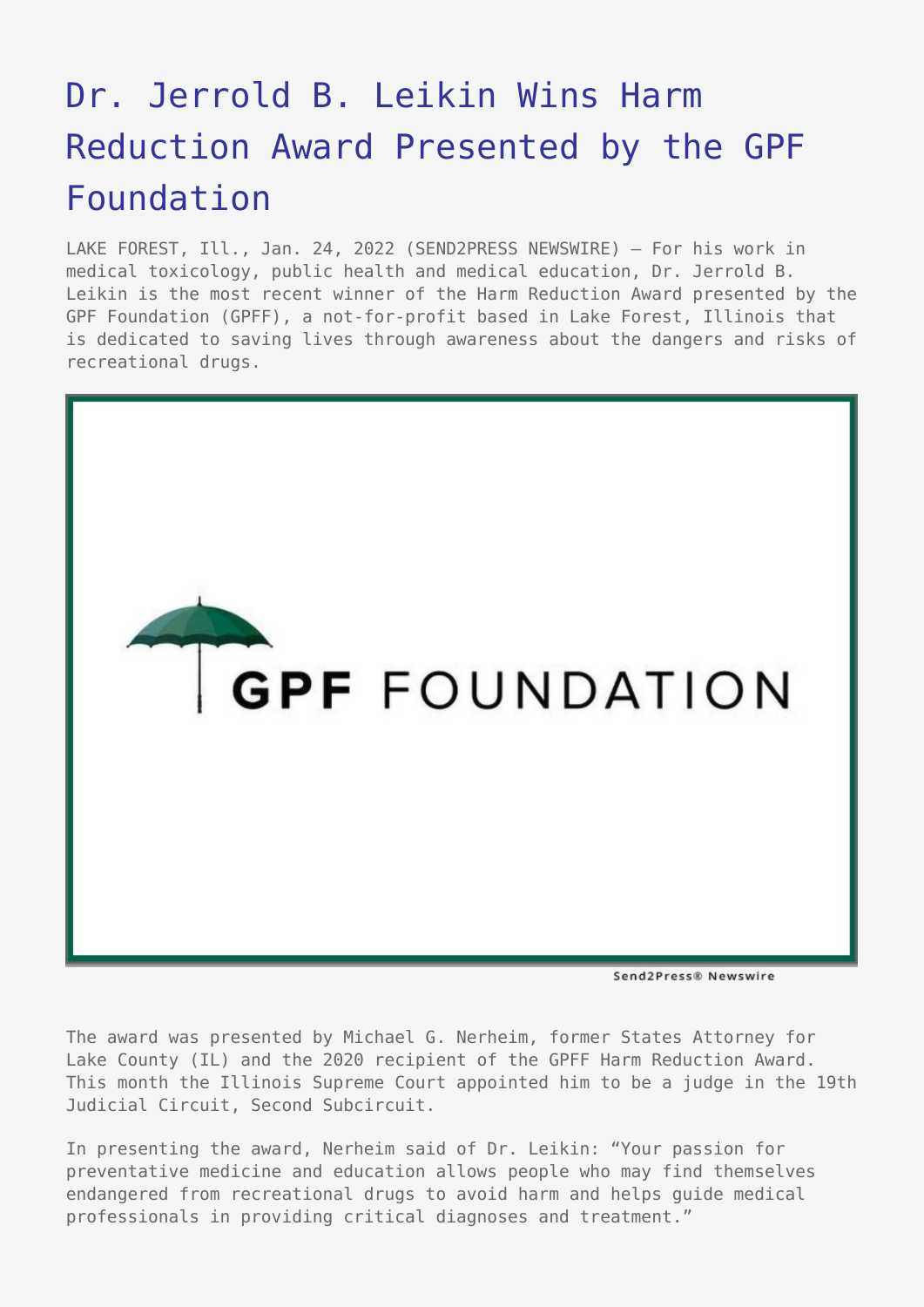"We know our efforts can only realize their full potential when people can put awareness into action," Nerheim said. "Jerry, you have accomplished this."

Currently, Dr. Leikin is a Clinical Professor of Medicine at Rosalind Franklin University of Medicine & Science in North Chicago, IL, and Adjunct Clinical Professor in the Division of Environmental and Occupational Health Sciences and the Occupational and Environmental Medicine Service of UI Health at the University of Illinois at Chicago and a Senior Clinical Educator at the University of Chicago Pritzker School of Medicine.

In 1980, he received his medical degree from the Chicago Medical School followed by a combined residency in Internal Medicine and Emergency Medicine at Evanston Hospital with Northwestern University and a three-year preceptorship/fellowship training in Medical Toxicology at Cook County Hospital and University of Illinois Hospital in Chicago. Dr. Leikin is currently Board Certified in Internal Medicine, Emergency Medicine, Medical Toxicology and Addiction Medicine.

He has presented more than 200 research abstracts at national meetings (primarily to the North American Congress of Clinical Toxicology) and published more than 200 articles in peer-reviewed medical journals along with 80+ book chapters. He has also been an editor in 10 book publications and served on the Illinois State Board of Health from 2016 through 2019.

In accepting his award, Dr. Leikin said that he looks forward to the day "when we and the Illinois Poison Center and medical toxicology are literally put out of business. I hope that day comes soon."

Dr. Leikin is the senior editor for the monthly primary care journal, "Disease-A-Month" published by Elsevier. Later this year a cohort of GPFF Fellows will contribute original scholarly work for publication by "Disease-A-Month." The article's forward will be written by Nancy and Ross Friedman (GPFF Treasurer and President, respectively) to contextualize the foundation's work for thousands of medical professionals who subscribe to the journal.

## **About The GPF Foundation**

The GPF Foundation was founded in 2018 to save lives by supporting education, appropriate treatment and overall awareness of the dangers related to recreational drug use. In pursuit of this mission, GPFF focuses its work in two interrelated areas: 1) Educational Initiatives to mitigate the dangers of playing a modern day version of "Russian Roulette" with street drugs, including peer-to-peer outreach on the risks of MDMA (Ecstasy or Molly), particularly adulteration with other substances, and effective harm reduction strategies; and 2) Medical Initiatives that include development and dissemination of innovative clinical training tools for front line medical providers that address a critical "blind spot" in the accurate diagnosis and effective treatment of those experiencing adverse effects of psychostimulant use.